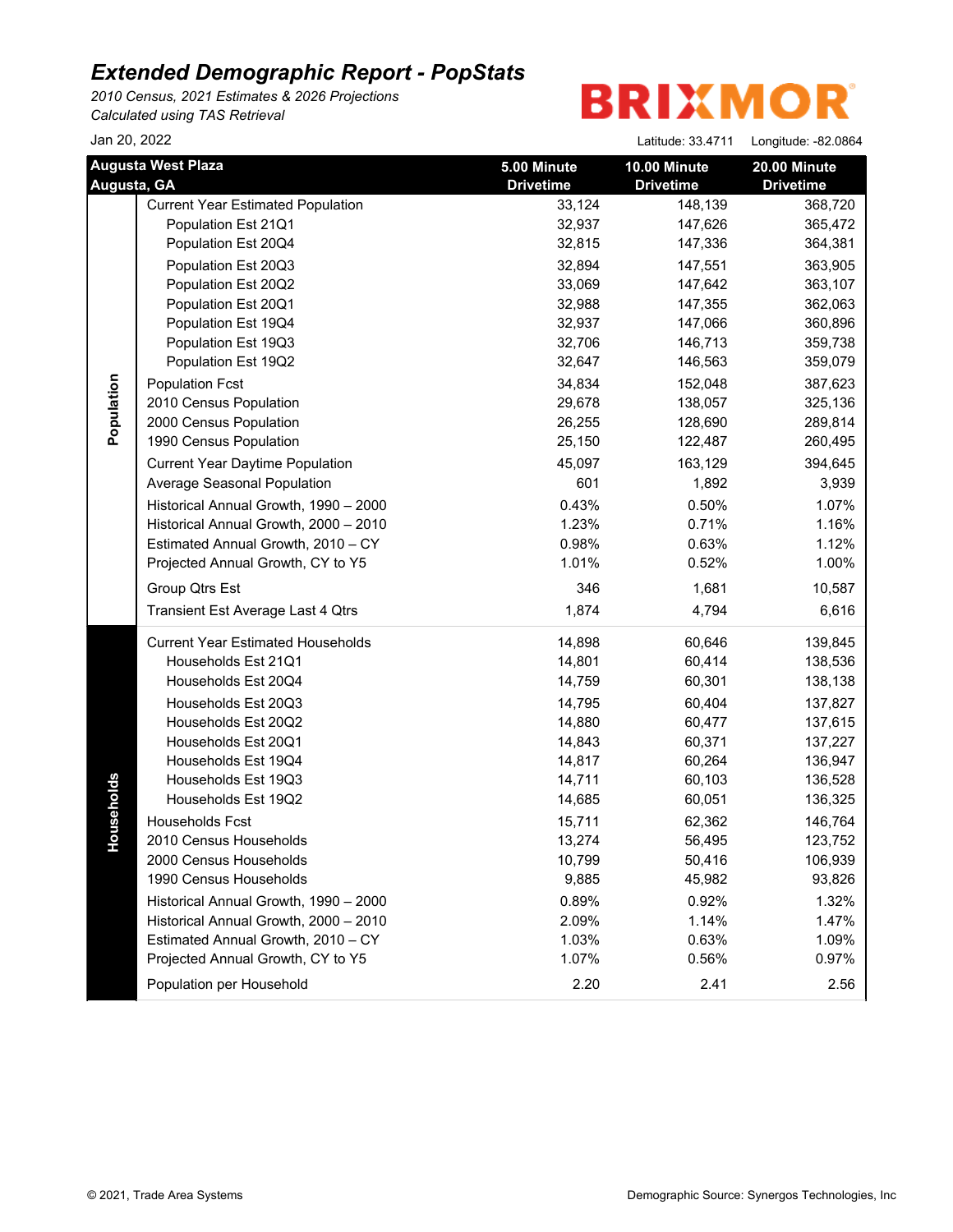*2010 Census, 2021 Estimates & 2026 Projections Calculated using TAS Retrieval*

| Jan 20, 2022                                  |                  | Latitude: 33.4711 | Longitude: -82.0864 |
|-----------------------------------------------|------------------|-------------------|---------------------|
| <b>Augusta West Plaza</b>                     | 5.00 Minute      | 10.00 Minute      | 20.00 Minute        |
| Augusta, GA                                   | <b>Drivetime</b> | <b>Drivetime</b>  | <b>Drivetime</b>    |
| HH Income \$500,000 or more                   | 0.3%             | 0.6%              | 0.8%                |
| HH Income \$250,000 to \$499,999              | 0.3%             | 0.8%              | 1.0%                |
| HH Income \$200,000 to \$249,999              | 0.7%             | 1.8%              | 2.4%                |
| HH Income \$175,000 to \$199,999              | 2.6%             | 2.6%              | 3.0%                |
| HH Income \$150,000 to \$174,999              | 1.4%             | 3.1%              | 3.7%                |
| HH Income \$100,000 to 149,999                | 12.4%            | 12.6%             | 14.6%               |
| HH Income \$75,000 to 99,999                  | 12.2%            | 13.1%             | 13.0%               |
| HH Income \$50,000 to 74,999                  | 20.4%            | 19.9%             | 18.7%               |
| HH Income \$35,000 to 49,999                  | 14.7%            | 13.8%             | 13.0%               |
| HH Income \$25,000 to 34,999                  | 10.9%            | 10.3%             | 9.0%                |
| HH Income \$15,000 to 24,999                  | 12.9%            | 10.3%             | 9.2%                |
| HH Income \$0 to 14,999                       | 11.3%            | 11.2%             | 11.4%               |
| Average Household Income                      | \$66,028         | \$71,963          | \$77,767            |
| Median Household Income                       | \$50,158         | \$54,540          | \$58,757            |
| Per Capita Income                             | \$29,986         | \$29,748          | \$30,082            |
| 2000 Average HH Income                        | \$51,968         | \$53,507          | \$51,192            |
| 2000 Median HH Income                         | \$38,130         | \$40,656          | \$39,183            |
| Disposable HH Income \$500,000 or more        | #N/A             | #N/A              | #N/A                |
| Disposable HH Income \$250,000 to \$499,999   | #N/A             | #N/A              | #N/A                |
| Disposable HH Income \$200,000 to \$249,999   | #N/A             | #N/A              | #N/A                |
| Disposable HH Income \$175,000 to \$199,999   | 0%               | $1\%$             | 1%                  |
| Disposable HH Income \$150,000 to \$174,999   | 2%               | 2%                | 2%                  |
| Disposable HH Income \$100,000 to \$149,999   | 7%               | 10%               | 12%                 |
| Disposable HH Income \$75,000 to \$99,999     | 12%              | 12%               | 13%                 |
| Disposable HH Income \$50,000 to \$74,999     | 19%              | 20%               | 20%                 |
| Disposable HH Income \$35,000 to \$49,999     | 18%              | 17%               | 15%                 |
| Disposable HH Income \$25,000 to \$34,999     | 13%              | 12%               | 11%                 |
| Disposable HH Income \$15,000 to \$24,999     | 15%              | 13%               | 11%                 |
| Disposable HH Income \$0 to\$14,999           | 12%              | 12%               | 12%                 |
| Average Disposable Income                     | 52,257           | 58,371            | 62,883              |
| Median Disposable Income                      | 43,237           | 47,179            | 50,731              |
| Householder White - Count                     | 6,675            | 31,861            | 74,928              |
| Median HH Income                              | \$56,519         | \$65,887          | \$71,317            |
| Average HH Income                             | \$67,739         | \$76,519          | \$81,846            |
| Householder Black or African-American - Count | 6,870            | 23,367            | 50,931              |
| Median HH Income                              | \$45,058         | \$41,405          | \$42,732            |
| Average HH Income                             | \$52,774         | \$51,595          | \$54,274            |
| Householder Hispanic - Count                  | 569              | 2,270             | 6,502               |
| Median HH Income                              | \$44,021         | \$52,239          | \$61,357            |
| Average HH Income                             | \$56,397         | \$64,435          | \$70,847            |
| Householder Asian or Pacific Islander - Count | 350              | 1,726             | 2,987               |
| Median HH Income                              | \$37,478         | \$58,409          | \$66,882            |
| Average HH Income                             | \$51,673         | \$74,089          | \$81,429            |
| Householder Other or Pacific Islander - Count | 434              | 1,421             | 4,497               |
| Median HH Income                              | \$41,117         | \$46,633          | \$57,980            |
| Average HH Income                             | \$48,099         | \$55,615          | \$64,671            |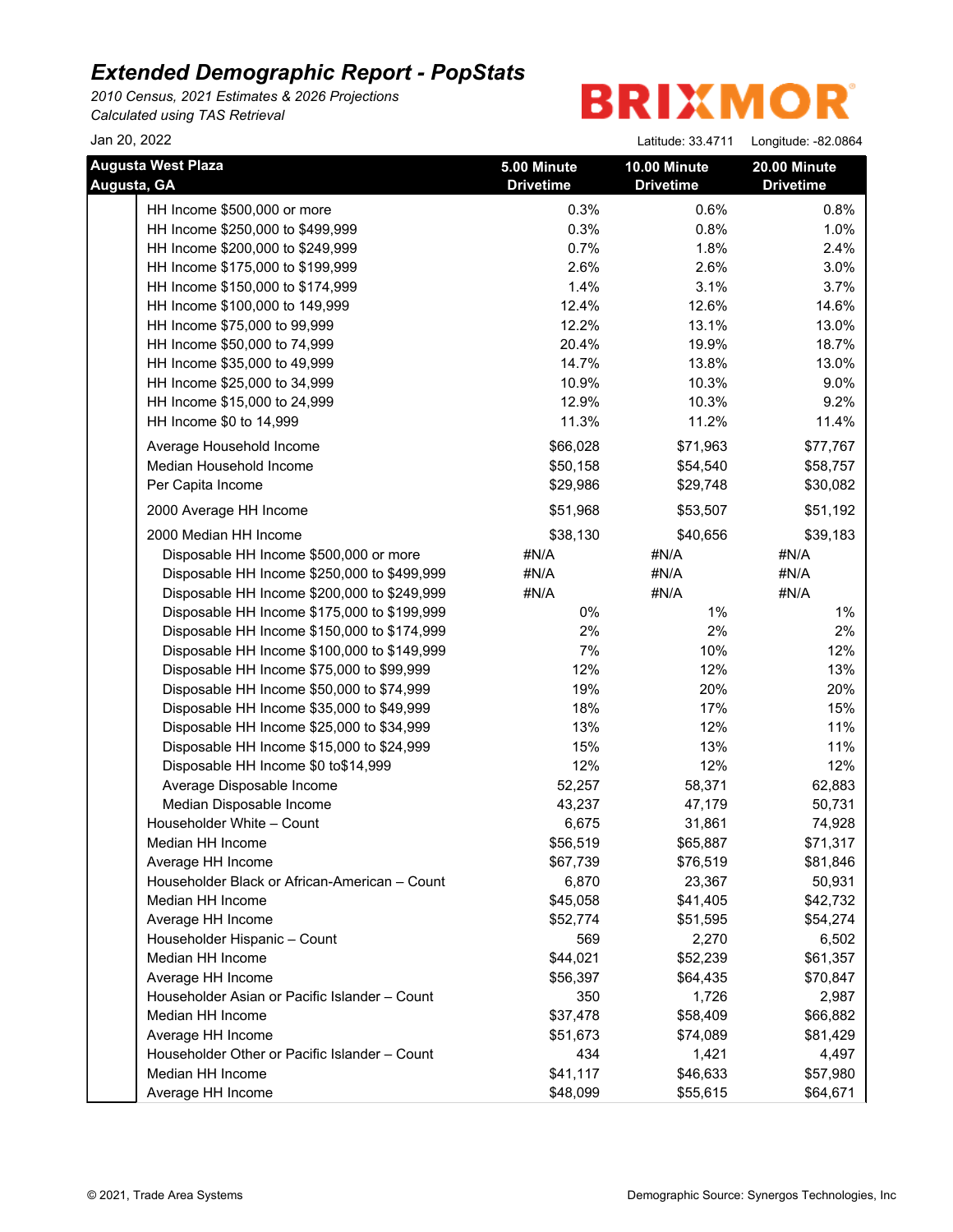*2010 Census, 2021 Estimates & 2026 Projections Calculated using TAS Retrieval*

| Jan 20, 2022                             |                           |                                 | Latitude: 33.4711                | Longitude: -82.0864              |
|------------------------------------------|---------------------------|---------------------------------|----------------------------------|----------------------------------|
| <b>Augusta West Plaza</b><br>Augusta, GA |                           | 5.00 Minute<br><b>Drivetime</b> | 10.00 Minute<br><b>Drivetime</b> | 20.00 Minute<br><b>Drivetime</b> |
|                                          | Male Population           | 15,566                          | 70,362                           | 178,995                          |
| Gender                                   | Female Population         | 17,558                          | 77,777                           | 189,725                          |
|                                          | Count of Pop 0 to 4 years | 2,854                           | 11,129                           | 25,206                           |
|                                          | Count of Pop 0 to 7 years | 4,166                           | 15,978                           | 36,073                           |
|                                          | Count of Pop 5 - 13       | 4,609                           | 18,817                           | 44,511                           |
|                                          | Count of Pop 14 - 18      | 1,542                           | 7,531                            | 19,644                           |
|                                          | Count of Pop 19 - 22      | 1,279                           | 7,216                            | 21,957                           |
|                                          | Count of Pop 22 - 25      | 1,000                           | 5,427                            | 16,196                           |
|                                          | Count of Pop 25 - 29      | 1,825                           | 9,340                            | 25,225                           |
|                                          | Count of Pop 30 - 34      | 2,717                           | 10,415                           | 23,280                           |
|                                          | Count of Pop 35 - 39      | 3,074                           | 11,253                           | 24,531                           |
|                                          | Count of Pop 40 - 44      | 2,351                           | 9,566                            | 22,918                           |
|                                          | Count of Pop 45 - 59      | 5,208                           | 25,177                           | 66,261                           |
|                                          | Count of Pop 60 - 74      | 4,664                           | 23,224                           | 58,307                           |
|                                          | Count of Pop 75 - 84      | 1,521                           | 7,038                            | 16,427                           |
|                                          | Count of Pop 85+          | 481                             | 2,005                            | 4,257                            |
| by Age                                   | % of Pop 0 to 4 years     | 8.6%                            | 7.5%                             | 6.8%                             |
| <b>Total Population</b>                  | % of Pop 0 to 7 years     | 12.6%                           | 10.8%                            | 9.8%                             |
|                                          | % of Pop 5 - 13           | 13.9%                           | 12.7%                            | 12.1%                            |
|                                          | % of Pop 14 - 18          | 4.7%                            | 5.1%                             | 5.3%                             |
|                                          | % of Pop 19 - 22          | 3.9%                            | 4.9%                             | 6.0%                             |
|                                          | % of Pop 22 - 25          | 3.0%                            | 3.7%                             | 4.4%                             |
|                                          | % of Pop 25 - 29          | 5.5%                            | 6.3%                             | 6.8%                             |
|                                          | % of Pop 30 - 34          | 8.2%                            | 7.0%                             | 6.3%                             |
|                                          | % of Pop 35 - 39          | 9.3%                            | 7.6%                             | 6.7%                             |
|                                          | % of Pop 40 - 44          | 7.1%                            | 6.5%                             | 6.2%                             |
|                                          | % of Pop 45 - 59          | 15.7%                           | 17.0%                            | 18.0%                            |
|                                          | % of Pop 60 - 74          | 14.1%                           | 15.7%                            | 15.8%                            |
|                                          | % of Pop 75 - 84          | 4.6%                            | 4.8%                             | 4.5%                             |
|                                          | % of Pop 85+              | 1.5%                            | 1.4%                             | 1.2%                             |
|                                          | Median Age                | 36.2                            | 36.9                             | 36.7                             |
|                                          | Average Age               | 37.0                            | 38.0                             | 38.0                             |
|                                          | % of Pop 0 to 4 years     | 9.4%                            | 8.1%                             | 7.2%                             |
|                                          | % of Pop 5 - 13           | 15.1%                           | 13.6%                            | 12.7%                            |
|                                          | % of Pop 14 - 18          | 5.0%                            | 5.5%                             | 5.6%                             |
|                                          | % of Pop 19 - 22          | 4.3%                            | 5.3%                             | 6.6%                             |
|                                          | % of Pop 22 - 25          | 3.2%                            | 3.9%                             | 4.9%                             |
|                                          | % of Pop 25 - 29          | 5.5%                            | 6.6%                             | 7.3%                             |
|                                          | % of Pop 30 - 34          | 7.6%                            | 7.0%                             | 6.4%                             |
| <b>Male Population</b><br>by Age         | % of Pop 35 - 39          | 9.3%                            | 7.6%                             | 6.6%                             |
|                                          | % of Pop 40 - 44          | 7.6%                            | 6.7%                             | 6.2%                             |
|                                          | % of Pop 45 - 59          | 15.9%                           | 16.8%                            | 17.4%                            |
|                                          | % of Pop 75 - 84          | 3.7%                            | 3.9%                             | 3.8%                             |
|                                          | % of Pop 60 - 74          | 12.6%                           | 14.5%                            | 14.7%                            |
|                                          | % of Pop 85+              | 0.8%                            | 0.7%                             | 0.7%                             |
|                                          | Median Age                | 34.9                            | 35.1                             | 34.5                             |
|                                          | Average Age               | 35.2                            | 36.3                             | 36.5                             |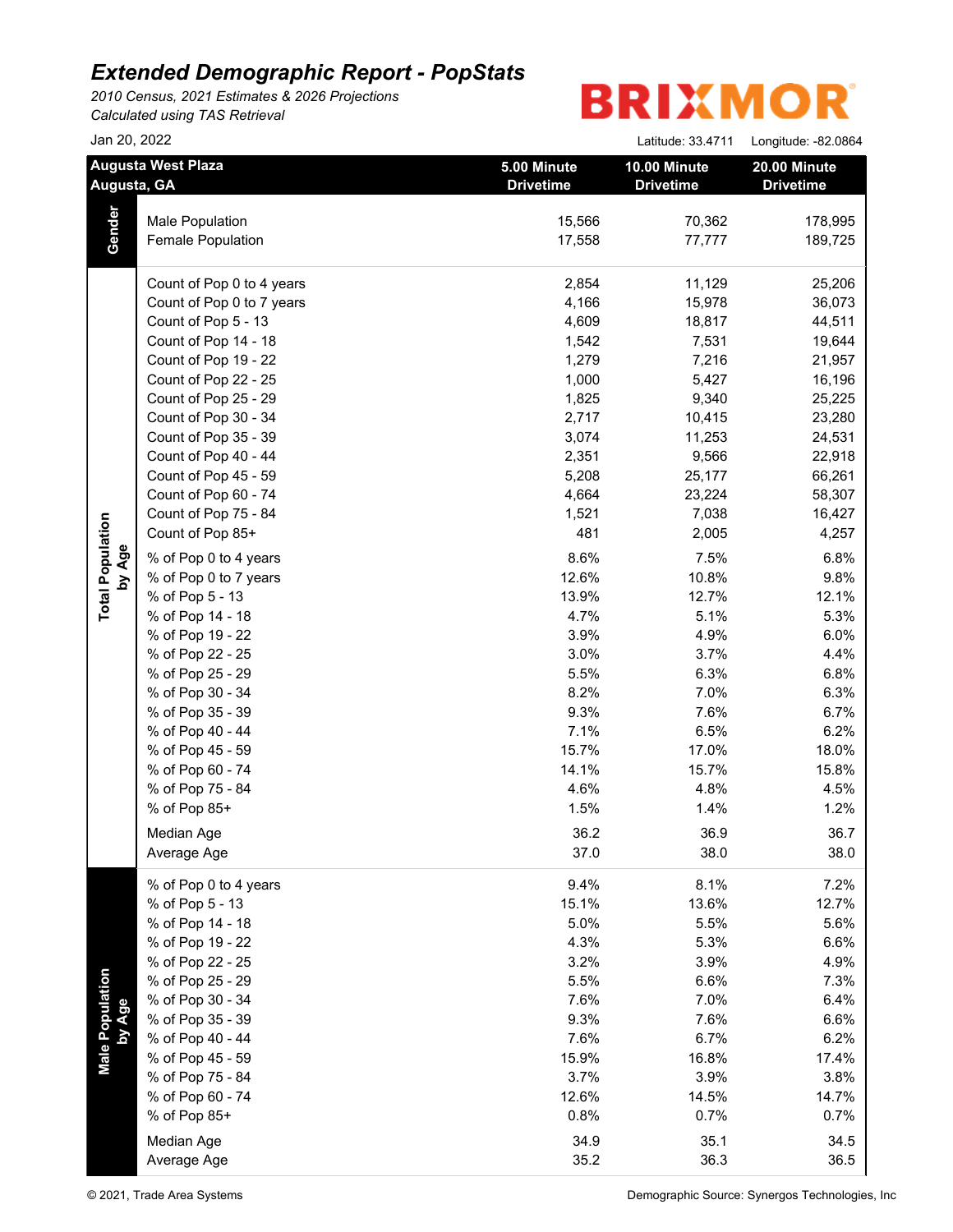*2010 Census, 2021 Estimates & 2026 Projections Calculated using TAS Retrieval*

|                    | Jan 20, 2022                                                        |                                 | Latitude: 33.4711                | Longitude: -82.0864              |
|--------------------|---------------------------------------------------------------------|---------------------------------|----------------------------------|----------------------------------|
|                    | <b>Augusta West Plaza</b><br>Augusta, GA                            | 5.00 Minute<br><b>Drivetime</b> | 10.00 Minute<br><b>Drivetime</b> | 20.00 Minute<br><b>Drivetime</b> |
|                    | % of Pop 0 to 4 years                                               | 7.9%                            | 7.0%                             | 6.5%                             |
|                    | % of Pop 5 - 13                                                     | 12.9%                           | 11.9%                            | 11.5%                            |
|                    | % of Pop 14 - 18                                                    | 4.3%                            | 4.7%                             | 5.0%                             |
|                    | % of Pop 19 - 22                                                    | 3.5%                            | 4.5%                             | 5.4%                             |
|                    | % of Pop 22 - 25                                                    | 2.9%                            | 3.5%                             | 3.9%                             |
|                    | % of Pop 25 - 29                                                    | 5.5%                            | 6.0%                             | 6.4%                             |
|                    | % of Pop 30 - 34                                                    | 8.7%                            | 7.1%                             | 6.3%                             |
| by Age             | % of Pop 35 - 39                                                    | 9.3%                            | 7.6%                             | 6.7%                             |
|                    | % of Pop 40 - 44                                                    | 6.6%                            | 6.3%                             | 6.2%                             |
|                    | % of Pop 45 - 59                                                    | 15.5%                           | 17.2%                            | 18.5%                            |
|                    | % of Pop 60 - 74                                                    | 15.4%                           | 16.8%                            | 16.9%                            |
|                    | % of Pop 75 - 84                                                    | 5.4%                            | 5.5%                             | 5.1%                             |
|                    | % of Pop 85+                                                        | 2.1%                            | 1.9%                             | 1.6%                             |
|                    | Median Age                                                          | 37.3                            | 38.5                             | 38.7                             |
|                    | Average Age                                                         | 38.7                            | 39.6                             | 39.5                             |
|                    | Count of White                                                      | 15,460                          | 78,781                           | 203,518                          |
|                    | Count of Black or African-American                                  | 14,980                          | 58,838                           | 137,104                          |
|                    | Count of Asian or Pacific Islander                                  | 1,077                           | 4,431                            | 9,855                            |
|                    | Count of Other races                                                | 1,607                           | 6,090                            | 18,243                           |
|                    | White                                                               | 46.7%                           | 53.2%                            | 55.2%                            |
|                    | <b>Black or African American</b>                                    | 45.2%                           | 39.7%                            | 37.2%                            |
|                    | Asian                                                               | 3.3%                            | 3.0%                             | 2.7%                             |
|                    | <b>Other Races</b>                                                  | 4.9%                            | 4.1%                             | 4.9%                             |
|                    | Speak English at Home                                               | 93.6%                           | 92.6%                            | 92.0%                            |
|                    | Speak Spanish at Home                                               | 2.8%                            | 3.2%                             | 4.1%                             |
|                    | Speak French or French Creole at Home                               | 0.2%                            | 0.4%                             | 0.3%                             |
|                    | Speak German at Home                                                | 0.5%                            | 0.5%                             | 0.5%                             |
|                    | Speak Russian or Other Slavic Language at Hor                       | 0.0%                            | 0.2%                             | 0.2%                             |
|                    |                                                                     | 0.5%                            | 0.7%                             | 0.8%                             |
|                    | Speak Other Indo-European Language at Home<br>Speak Chinese at Home |                                 |                                  |                                  |
| Language<br>Spoken |                                                                     | 0.4%                            | 0.4%                             | 0.3%                             |
|                    | Speak Korean at Home                                                | 0.7%                            | 0.4%                             | 0.4%                             |
|                    | Speak Vietnamese at Home                                            | 0.1%                            | 0.3%                             | 0.3%                             |
|                    | Speak Other Asian Language at Home                                  | 0.4%                            | 0.4%                             | 0.4%                             |
|                    | Speak Tagalog and Other Pacific Languages at                        | 0.4%                            | 0.4%                             | 0.3%                             |
|                    | Speak Other Language at Home                                        | 0.4%                            | 0.7%                             | 0.4%                             |
|                    | <b>Hispanic Population</b>                                          | 1,569                           | 6,511                            | 20,068                           |
|                    | <b>Hispanic Population Percent</b>                                  | 4.7%                            | 4.4%                             | 5.4%                             |
|                    | Mexican                                                             | 27.4%                           | 34.4%                            | 44.0%                            |
|                    | Puerto Rican                                                        | 40.3%                           | 37.2%                            | 28.8%                            |
|                    | Cuban                                                               | 2.1%                            | 1.5%                             | 1.7%                             |
|                    | Dominican                                                           | 6.2%                            | 2.3%                             | 2.7%                             |
|                    | <b>Central American</b>                                             | 9.1%                            | 9.4%                             | 9.0%                             |
|                    | South American                                                      | 3.3%                            | 4.4%                             | 5.8%                             |
|                    | <b>Other Hispanic</b>                                               | 11.6%                           | 10.9%                            | 7.9%                             |
|                    | 2000 Hispanic Population Percent                                    | 3%                              | 2%                               | 3%                               |
|                    | 1990 Hispanic Population Percent                                    | 2%                              | 2%                               | 2%                               |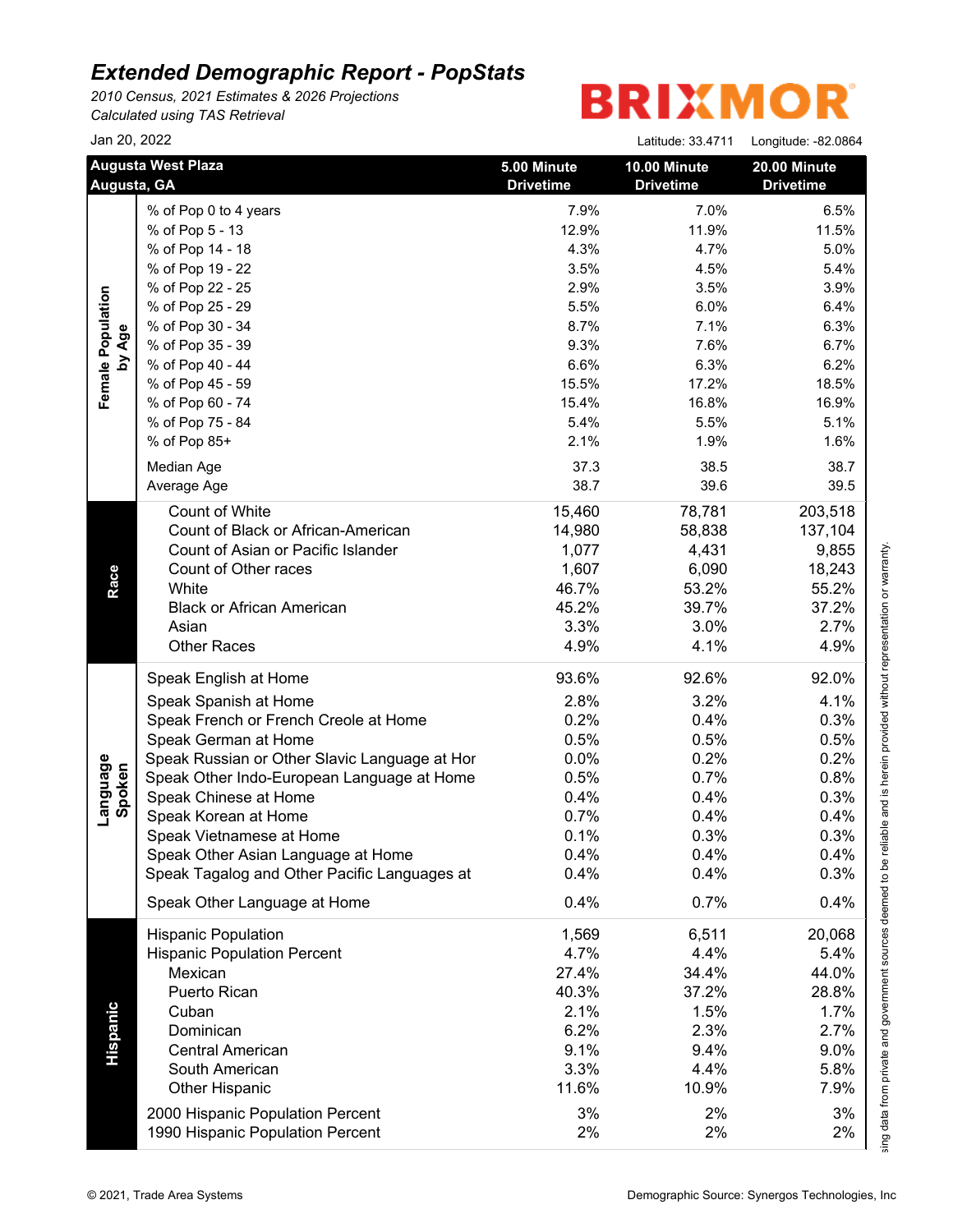*2010 Census, 2021 Estimates & 2026 Projections Calculated using TAS Retrieval*

| Jan 20, 2022           |                                                                                                                                                                                                                                                                                                                                                                                                                                                |                                                                                                                                                  | Latitude: 33.4711                                                                                                                                        | Longitude: -82.0864                                                                                                                                        |
|------------------------|------------------------------------------------------------------------------------------------------------------------------------------------------------------------------------------------------------------------------------------------------------------------------------------------------------------------------------------------------------------------------------------------------------------------------------------------|--------------------------------------------------------------------------------------------------------------------------------------------------|----------------------------------------------------------------------------------------------------------------------------------------------------------|------------------------------------------------------------------------------------------------------------------------------------------------------------|
| Augusta, GA            | <b>Augusta West Plaza</b>                                                                                                                                                                                                                                                                                                                                                                                                                      | 5.00 Minute<br><b>Drivetime</b>                                                                                                                  | 10.00 Minute<br><b>Drivetime</b>                                                                                                                         | 20.00 Minute<br><b>Drivetime</b>                                                                                                                           |
|                        | American (percent of total population)                                                                                                                                                                                                                                                                                                                                                                                                         | 8.5%                                                                                                                                             | 10.4%                                                                                                                                                    | 11.1%                                                                                                                                                      |
|                        | American                                                                                                                                                                                                                                                                                                                                                                                                                                       | 7.9%                                                                                                                                             | 9.9%                                                                                                                                                     | 10.6%                                                                                                                                                      |
|                        | Native American (ie. Indian/Eskimo)                                                                                                                                                                                                                                                                                                                                                                                                            | 0.3%                                                                                                                                             | 0.2%                                                                                                                                                     | 0.3%                                                                                                                                                       |
|                        | Hawaiian/Pacific Islander                                                                                                                                                                                                                                                                                                                                                                                                                      | 0.3%                                                                                                                                             | 0.2%                                                                                                                                                     | 0.2%                                                                                                                                                       |
|                        | Asian (percent of total population)                                                                                                                                                                                                                                                                                                                                                                                                            | 3.0%                                                                                                                                             | 2.9%                                                                                                                                                     | 2.6%                                                                                                                                                       |
|                        | Chinese                                                                                                                                                                                                                                                                                                                                                                                                                                        | 0.4%                                                                                                                                             | 0.4%                                                                                                                                                     | 0.4%                                                                                                                                                       |
|                        | Japanese                                                                                                                                                                                                                                                                                                                                                                                                                                       | 0.1%                                                                                                                                             | 0.1%                                                                                                                                                     | 0.1%                                                                                                                                                       |
|                        | Korean                                                                                                                                                                                                                                                                                                                                                                                                                                         | 0.7%                                                                                                                                             | 0.5%                                                                                                                                                     | 0.6%                                                                                                                                                       |
|                        | South Central Asian (ie. Indian)                                                                                                                                                                                                                                                                                                                                                                                                               | 0.7%                                                                                                                                             | 0.9%                                                                                                                                                     | 0.8%                                                                                                                                                       |
|                        | South East Asian (ie. Vietnamese)                                                                                                                                                                                                                                                                                                                                                                                                              | 1.1%                                                                                                                                             | $1.0\%$                                                                                                                                                  | 0.8%                                                                                                                                                       |
|                        | <b>Other Asian</b>                                                                                                                                                                                                                                                                                                                                                                                                                             | $0.0\%$                                                                                                                                          | 0.1%                                                                                                                                                     | 0.0%                                                                                                                                                       |
|                        | European (percent of total population)                                                                                                                                                                                                                                                                                                                                                                                                         | 17.3%                                                                                                                                            | 21.4%                                                                                                                                                    | 21.4%                                                                                                                                                      |
|                        | <b>British</b>                                                                                                                                                                                                                                                                                                                                                                                                                                 | 4.4%                                                                                                                                             | 5.2%                                                                                                                                                     | 5.1%                                                                                                                                                       |
|                        | Dutch                                                                                                                                                                                                                                                                                                                                                                                                                                          | 0.3%                                                                                                                                             | 0.4%                                                                                                                                                     | 0.4%                                                                                                                                                       |
|                        | French                                                                                                                                                                                                                                                                                                                                                                                                                                         | 0.5%                                                                                                                                             | 0.8%                                                                                                                                                     | 0.9%                                                                                                                                                       |
|                        | German                                                                                                                                                                                                                                                                                                                                                                                                                                         | 3.8%                                                                                                                                             | 4.6%                                                                                                                                                     | 4.5%                                                                                                                                                       |
|                        | Italian                                                                                                                                                                                                                                                                                                                                                                                                                                        | 1.1%                                                                                                                                             | 1.2%                                                                                                                                                     | 1.2%                                                                                                                                                       |
|                        | Polish                                                                                                                                                                                                                                                                                                                                                                                                                                         | 0.4%                                                                                                                                             | 0.6%                                                                                                                                                     | 0.6%                                                                                                                                                       |
|                        | Scandinavian                                                                                                                                                                                                                                                                                                                                                                                                                                   | 0.5%                                                                                                                                             | 0.6%                                                                                                                                                     | 0.6%                                                                                                                                                       |
|                        | Scotch/Irish                                                                                                                                                                                                                                                                                                                                                                                                                                   | 4.9%                                                                                                                                             | 6.3%                                                                                                                                                     | 6.1%                                                                                                                                                       |
|                        | Other European (ie. Greek/Russian)                                                                                                                                                                                                                                                                                                                                                                                                             | 1.5%                                                                                                                                             | 1.8%                                                                                                                                                     | 2.0%                                                                                                                                                       |
|                        | Middle Eastern                                                                                                                                                                                                                                                                                                                                                                                                                                 | 0.3%                                                                                                                                             | 0.4%                                                                                                                                                     | 0.4%                                                                                                                                                       |
|                        | <b>Other Ancestry</b>                                                                                                                                                                                                                                                                                                                                                                                                                          | 48.6%                                                                                                                                            | 41.3%                                                                                                                                                    | 39.6%                                                                                                                                                      |
|                        | <b>Unclassified Ancestry</b>                                                                                                                                                                                                                                                                                                                                                                                                                   | 17.4%                                                                                                                                            | 19.3%                                                                                                                                                    | 19.4%                                                                                                                                                      |
| Education<br>(Age 25+) | Adult Population (25 Years or Older)                                                                                                                                                                                                                                                                                                                                                                                                           | 21,840                                                                                                                                           | 98,019                                                                                                                                                   | 241,205                                                                                                                                                    |
|                        | Elementary (0 to 8)                                                                                                                                                                                                                                                                                                                                                                                                                            | 3.3%                                                                                                                                             | 3.2%                                                                                                                                                     | 3.3%                                                                                                                                                       |
|                        | Some High School (9 to 11)                                                                                                                                                                                                                                                                                                                                                                                                                     | 7.9%                                                                                                                                             | 8.4%                                                                                                                                                     | 8.2%                                                                                                                                                       |
|                        | High School Graduate (12)                                                                                                                                                                                                                                                                                                                                                                                                                      | 28.1%                                                                                                                                            | 28.1%                                                                                                                                                    | 27.1%                                                                                                                                                      |
|                        | Some College (13 to 16)                                                                                                                                                                                                                                                                                                                                                                                                                        | 22.5%                                                                                                                                            | 21.9%                                                                                                                                                    | 22.0%                                                                                                                                                      |
|                        | Associates Degree Only                                                                                                                                                                                                                                                                                                                                                                                                                         | 10.4%                                                                                                                                            | 9.2%                                                                                                                                                     | 9.6%                                                                                                                                                       |
|                        | <b>Bachelors Degree Only</b>                                                                                                                                                                                                                                                                                                                                                                                                                   | 16.5%                                                                                                                                            | 17.5%                                                                                                                                                    | 18.4%                                                                                                                                                      |
|                        | Graduate Degree                                                                                                                                                                                                                                                                                                                                                                                                                                | 11.3%                                                                                                                                            | 11.7%                                                                                                                                                    | 11.4%                                                                                                                                                      |
|                        | % College (4+)                                                                                                                                                                                                                                                                                                                                                                                                                                 | 27.9%                                                                                                                                            | 29.2%                                                                                                                                                    | 29.8%                                                                                                                                                      |
| Household<br>Type      | Total Households - count<br>One Person HHs - count<br>Family HHs - count<br>Married Couple - count<br>w/own children - count<br>w/out own children - count<br>Male Householder - count<br>Female Householder - count<br>Non-Family Households - count<br>1 Person Household<br>2 Person Household<br>3 Person Household<br>4 Person Household<br>5 Person Household<br>6 Person Household<br>7+ Person Household<br>% Households With Children | 14,898<br>5,404<br>8,101<br>4,985<br>1,566<br>3,420<br>370<br>2,745<br>1,393<br>36.3%<br>32.8%<br>15.3%<br>9.3%<br>4.2%<br>1.4%<br>0.8%<br>21.2% | 60,646<br>18,198<br>38,731<br>25,159<br>8,273<br>16,886<br>1,999<br>11,573<br>3,717<br>30.0%<br>32.5%<br>17.2%<br>11.8%<br>5.4%<br>1.9%<br>1.2%<br>25.4% | 139,845<br>36,584<br>96,038<br>65,723<br>24,600<br>41,123<br>5,657<br>24,658<br>7,223<br>26.2%<br>31.8%<br>18.1%<br>13.9%<br>6.3%<br>2.3%<br>1.4%<br>29.3% |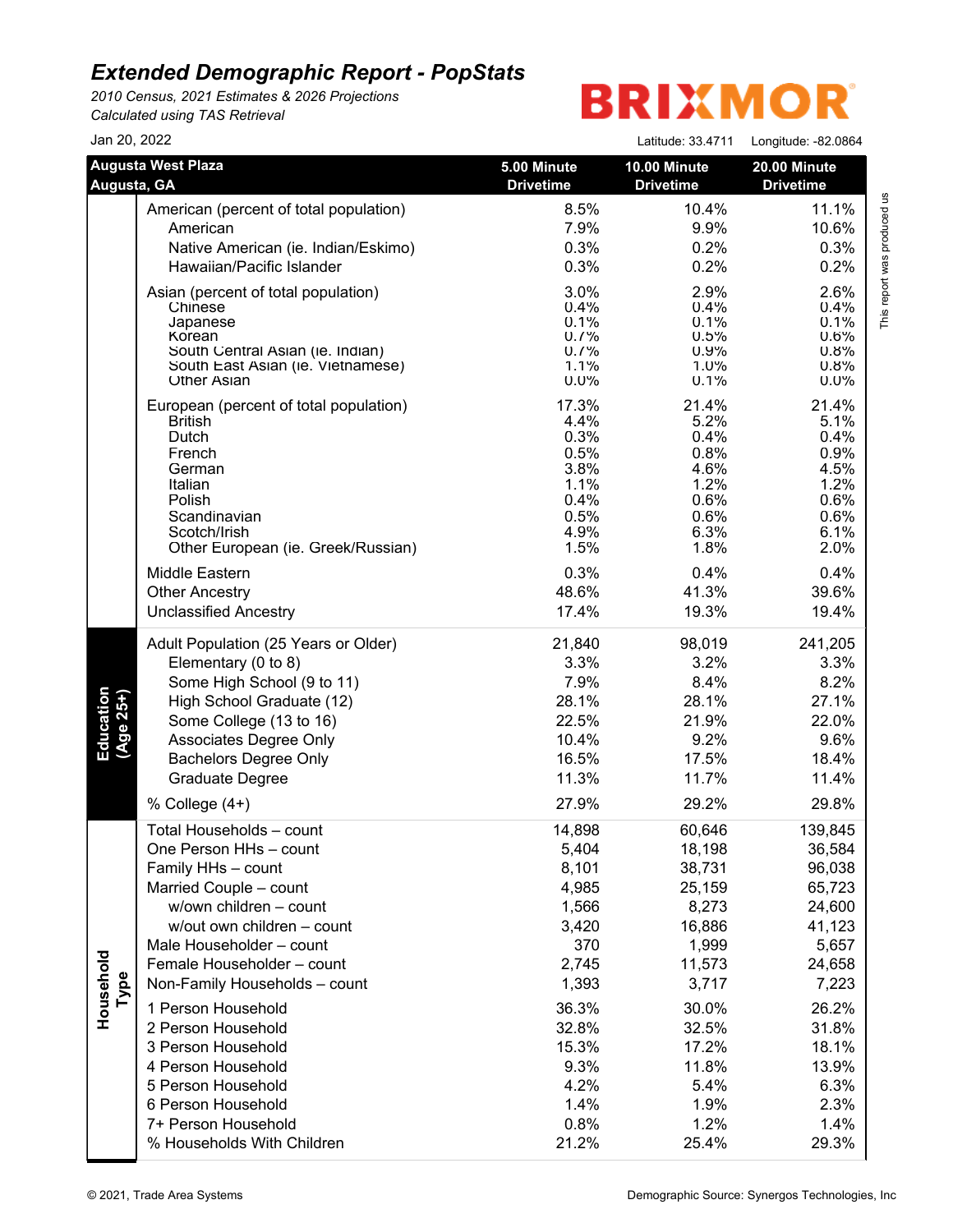*2010 Census, 2021 Estimates & 2026 Projections Calculated using TAS Retrieval*

| Jan 20, 2022                     |                                                                                                                                                                                                                                                                                                                                                                                                                                                    |                                                                                                                           | Latitude: 33.4711                                                                                                        | Longitude: -82.0864                                                                                                      |
|----------------------------------|----------------------------------------------------------------------------------------------------------------------------------------------------------------------------------------------------------------------------------------------------------------------------------------------------------------------------------------------------------------------------------------------------------------------------------------------------|---------------------------------------------------------------------------------------------------------------------------|--------------------------------------------------------------------------------------------------------------------------|--------------------------------------------------------------------------------------------------------------------------|
| Augusta, GA                      | <b>Augusta West Plaza</b>                                                                                                                                                                                                                                                                                                                                                                                                                          | 5.00 Minute<br><b>Drivetime</b>                                                                                           | 10.00 Minute<br><b>Drivetime</b>                                                                                         | 20.00 Minute<br><b>Drivetime</b>                                                                                         |
|                                  | <b>Total Housing Units</b><br><b>Owner Occupied Percent</b><br><b>Renter Occupied Percent</b><br><b>Vacant Housing Percent</b><br>Total Housing Units (Census 2000)<br>For Rent (Census 2000)<br>For Sale (Census 2000)<br>Rented or Sold, (Census 2000)<br>Seasonal (Census 2014)<br>Other (Census 2000)                                                                                                                                          | 17,546<br>40.4%<br>44.5%<br>15.1%<br>11,774<br>65%<br>20%<br>3%<br>9%<br>8%                                               | 68,671<br>51.5%<br>36.8%<br>11.7%<br>54,775<br>49%<br>24%<br>6%<br>9%<br>13%                                             | 157,020<br>57.1%<br>32.0%<br>10.9%<br>117,452<br>44%<br>23%<br>6%<br>10%<br>22%                                          |
| Homes Built<br>By Year           | Homes Built 1990 to 2000<br>Homes Built 1980 to 1989<br>Homes Built 1970 to 1979<br>Homes Built 1960 to 1969<br>Homes Built 1950 to 1959<br>Homes Built 1940 to 1949<br>Homes Built Before 1939                                                                                                                                                                                                                                                    | 16%<br>26%<br>28%<br>20%<br>8%<br>2%<br>1%                                                                                | 16%<br>23%<br>25%<br>18%<br>11%<br>4%<br>3%                                                                              | 20%<br>22%<br>21%<br>15%<br>12%<br>5%<br>6%                                                                              |
| <b>Units in</b><br>Structure     | 1 Unit<br>2 - 9 Units<br>Greater than 10 Units<br><b>Mobilie Trailer</b><br><b>Other Units</b>                                                                                                                                                                                                                                                                                                                                                     | 58%<br>29%<br>9%<br>4%<br>$0\%$                                                                                           | 70%<br>19%<br>6%<br>4%<br>0%                                                                                             | 71%<br>15%<br>6%<br>8%<br>0%                                                                                             |
| mer Occupied)<br>Home Value<br>ģ | Property Value \$1,000,000 or more<br>Property Value \$750,000 to \$999,999<br>Property Value \$500,000 to \$749,999<br>Property Value \$400,000 to \$499,999<br>Property Value \$300,000, to \$399,999<br>Property Value \$200,000 to \$299,999<br>Property Value \$150,000 to \$199,999<br>Property Value \$100,000 to \$149,999<br>Property Value \$60,000 to \$99,999<br>Property Value \$40,000 to \$59,999<br>Property Value \$0 to \$39,999 | 0.2%<br>1.2%<br>2.4%<br>1.9%<br>5.3%<br>15.7%<br>23.8%<br>30.5%<br>11.3%<br>2.8%<br>4.5%                                  | 0.3%<br>0.9%<br>2.4%<br>2.9%<br>6.9%<br>19.0%<br>21.9%<br>24.9%<br>13.2%<br>3.2%<br>4.2%                                 | 0.4%<br>1.0%<br>2.9%<br>4.9%<br>10.5%<br>21.5%<br>18.6%<br>20.6%<br>12.3%<br>2.8%<br>4.1%                                |
| Wealth<br>Household<br>per l     | Median Home Value<br><b>Median Rent</b><br>\$0 and under - percent<br>\$1 to \$4999 - percent<br>\$5k to \$9999 - percent<br>\$10k to \$24999 - percent<br>\$25k to \$49999 - percent<br>\$50k to \$99999 - percent<br>\$100k to \$249999 - percent<br>\$250k to \$499999 - percent<br>\$500k+ - percent<br>Median HH Wealth<br>Avg HH Wealth                                                                                                      | \$151,044<br>\$571<br>19.6%<br>10.3%<br>5.3%<br>6.9%<br>6.9%<br>10.0%<br>17.0%<br>11.8%<br>12.3%<br>\$55,630<br>\$209,259 | \$159,042<br>\$558<br>18.6%<br>9.5%<br>4.9%<br>6.6%<br>6.9%<br>10.2%<br>17.6%<br>12.4%<br>13.3%<br>\$66,587<br>\$221,656 | \$176,424<br>\$521<br>18.1%<br>9.1%<br>4.8%<br>6.5%<br>6.9%<br>10.3%<br>17.8%<br>12.7%<br>13.7%<br>\$71,908<br>\$228,015 |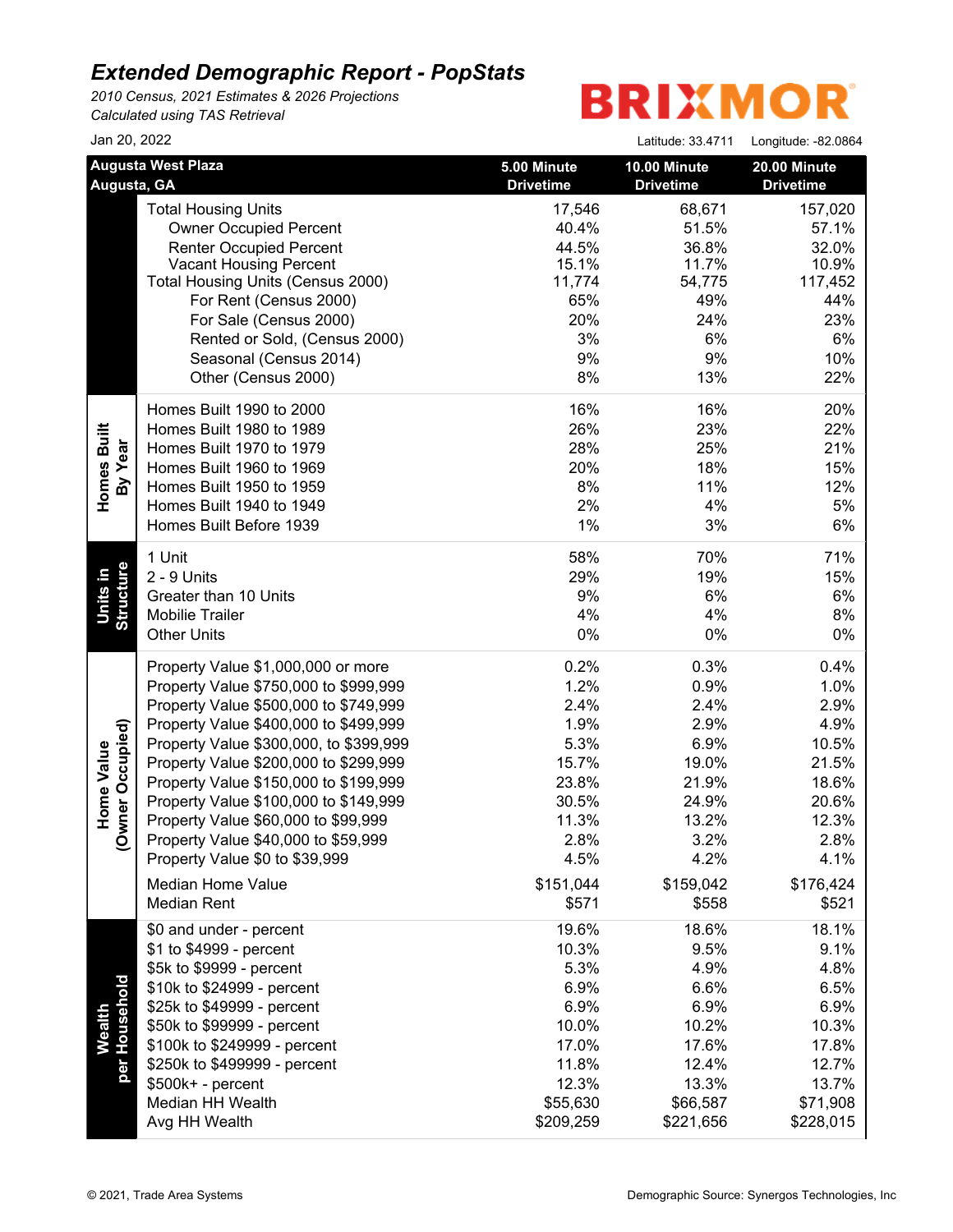*2010 Census, 2021 Estimates & 2026 Projections Calculated using TAS Retrieval*

|                                                       | Jan 20, 2022                                                                                                                                                                                                                                                                                                                                                                                                                                                 |                                                                                                                               | Latitude: 33.4711                                                                                                             | Longitude: - 82.0864                                                                                                           |
|-------------------------------------------------------|--------------------------------------------------------------------------------------------------------------------------------------------------------------------------------------------------------------------------------------------------------------------------------------------------------------------------------------------------------------------------------------------------------------------------------------------------------------|-------------------------------------------------------------------------------------------------------------------------------|-------------------------------------------------------------------------------------------------------------------------------|--------------------------------------------------------------------------------------------------------------------------------|
| Augusta, GA                                           | <b>Augusta West Plaza</b>                                                                                                                                                                                                                                                                                                                                                                                                                                    | 5.00 Minute<br><b>Drivetime</b>                                                                                               | 10.00 Minute<br><b>Drivetime</b>                                                                                              | 20.00 Minute<br><b>Drivetime</b>                                                                                               |
| Economic<br>Viability                                 | <b>Economic Viability Local</b><br><b>Economic Viability Indexed</b>                                                                                                                                                                                                                                                                                                                                                                                         | 262<br>101                                                                                                                    | 261<br>100                                                                                                                    | 259<br>100                                                                                                                     |
| (Employed Civilians Age 16+)<br>Occupation            | Employed Civilian Pop 16+ by Occupation<br>Managerial/Executive<br><b>Professional Specialty</b><br><b>Healthcare Support</b><br>Sales<br>Office & Administrative Support<br><b>Protective Service</b><br><b>Food Preperation</b><br><b>Building Maintenance &amp; Cleaning</b><br>Personal Care<br>Farming, Fishing, & Forestry<br>Construction<br>Production & Transportation<br><b>Percent White Collar Workers</b><br><b>Percent Blue Collar Workers</b> | 14,880<br>10.6%<br>23.4%<br>3.0%<br>11.6%<br>14.6%<br>3.3%<br>8.4%<br>4.8%<br>1.6%<br>0.1%<br>7.2%<br>11.4%<br>63.3%<br>36.7% | 68,558<br>11.2%<br>24.3%<br>3.3%<br>11.5%<br>13.2%<br>2.9%<br>6.5%<br>4.4%<br>2.6%<br>0.3%<br>8.4%<br>11.6%<br>63.4%<br>36.6% | 174,884<br>13.0%<br>25.0%<br>2.8%<br>10.9%<br>12.5%<br>2.9%<br>5.9%<br>4.2%<br>2.7%<br>0.3%<br>7.8%<br>12.1%<br>64.2%<br>35.8% |
| Employed Civilians Age 16+)<br>Employment by Industry | Agriculture/Mining/Construction<br>Manufacturing<br>Transportation<br>Information<br>Wholesale/Retail<br>Finance, Insurance, Real Estate<br><b>Professional Services</b><br><b>Management Services</b><br><b>Administrative/Waste Services</b><br><b>Educational Services</b><br><b>Entertainment Services</b><br><b>Other Professional Services</b><br><b>Public Administration</b>                                                                         | 4.6%<br>9.7%<br>5.5%<br>1.6%<br>15.1%<br>4.3%<br>5.0%<br>0.0%<br>6.4%<br>25.9%<br>12.5%<br>4.2%<br>5.2%                       | 7.0%<br>9.0%<br>5.4%<br>1.8%<br>14.0%<br>4.4%<br>5.5%<br>0.0%<br>6.0%<br>25.6%<br>11.5%<br>4.4%<br>5.2%                       | 6.9%<br>9.5%<br>5.6%<br>1.6%<br>14.0%<br>4.4%<br>5.9%<br>0.0%<br>5.4%<br>25.5%<br>9.8%<br>4.5%<br>6.8%                         |
| <b>Transportation<br/>To Work</b>                     | Drive to Work Alone<br>Drive to Work Carpool<br>Travel to Work by Public Transportation<br>Drive to Work on Motorcycle<br>Drive to Work on Bicycle<br>Walked to Work<br><b>Other Means</b><br>Work at Home                                                                                                                                                                                                                                                   | 81.7%<br>14.2%<br>1.1%<br>0.0%<br>0.0%<br>1.0%<br>0.7%<br>1.3%                                                                | 83.3%<br>12.7%<br>0.6%<br>0.1%<br>0.1%<br>1.1%<br>0.5%<br>1.5%                                                                | 80.0%<br>13.1%<br>0.9%<br>0.1%<br>0.2%<br>3.4%<br>0.7%<br>1.6%                                                                 |